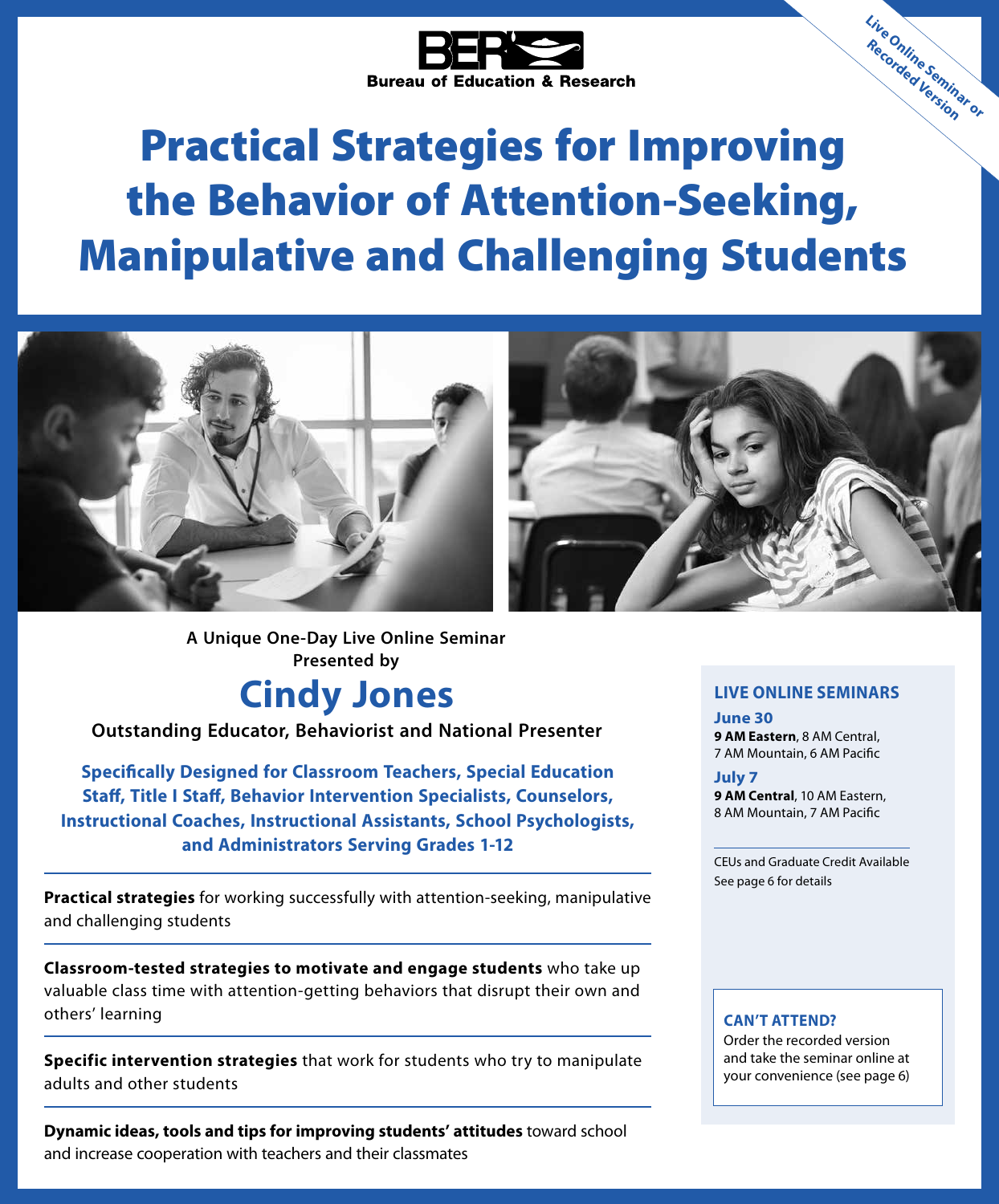## **Ten Key Benefits of Attending**

"Cindy is a great presenter! She modeled many ways to work with challenging students. She is a wealth of resources and information!" **– ANNA MARTIN, TEACHER**



### **Who Should Attend**

Classroom Teachers, Special Education Staff, Title I Staff, Behavior Intervention Specialists, Counselors, Instructional Coaches, Instructional Assistants, School Psychologists, and Administrators Serving Grades 1-12

### **1. Increase Your Expertise in Working Successfully with Manipulative and Attention-Seeking Students**

Discover highly effective, classroom-proven strategies for decreasing defiant and attention-seeking behaviors … Strategies that really work!

### **2. Learn Brain-Compatible Behavior Strategies that Influence the Behaviors of At-Risk Students**

Gain specific strategies to help re-engage students once they are back in the physical classroom … Help all your at-risk students learn greater self-control and self-awareness

### **3. Discover Ways to Help Students Catch Up and Gain Academic Success**

Help students gain confidence to try and to grow academically … Enable students to become learners rather than disrupting learning for themselves and others

#### **4. Techniques to Help You Stay Out of Power Struggles**

Verbal interventions that stop power struggles and arguing … Strategies you can use immediately

### **5. Ways to Teach Your Students to Look at the Situation Clearly and Not Respond in Anger**

Teach students to re-tool their faulty thinking and learn to make better choices … Help students gain more self-control

### **6. Positive Ways to Maintain Classroom Authority While Building Positive Student Relationships**

Learn how to stay in control of your own emotions so you can maintain confidence and authority to build positive teacher-student relationships

#### **7. Strategies for Working with Angry, Hard-to-Reach Parents**

Learn proven strategies to help you gain parent support rather than resistance

### **8. Techniques for Immediately Handling Disrespectful and Dangerous Behaviors**

Effective strategies that will quickly end or defuse inappropriate behavior before it escalates

### **9. How to Avoid Counterproductive Consequences and Promote Positive Behaviors**

Changing behavior with therapeutic rather than punishing consequences … Why many consequences don't work for attention-seeking and manipulative behaviors

### **10. Receive an Extensive Digital Resource Handbook**

You will receive an extensive digital resource handbook filled with practical methods, ideas and techniques to use when working with students who are manipulative, attention-seeking and difficult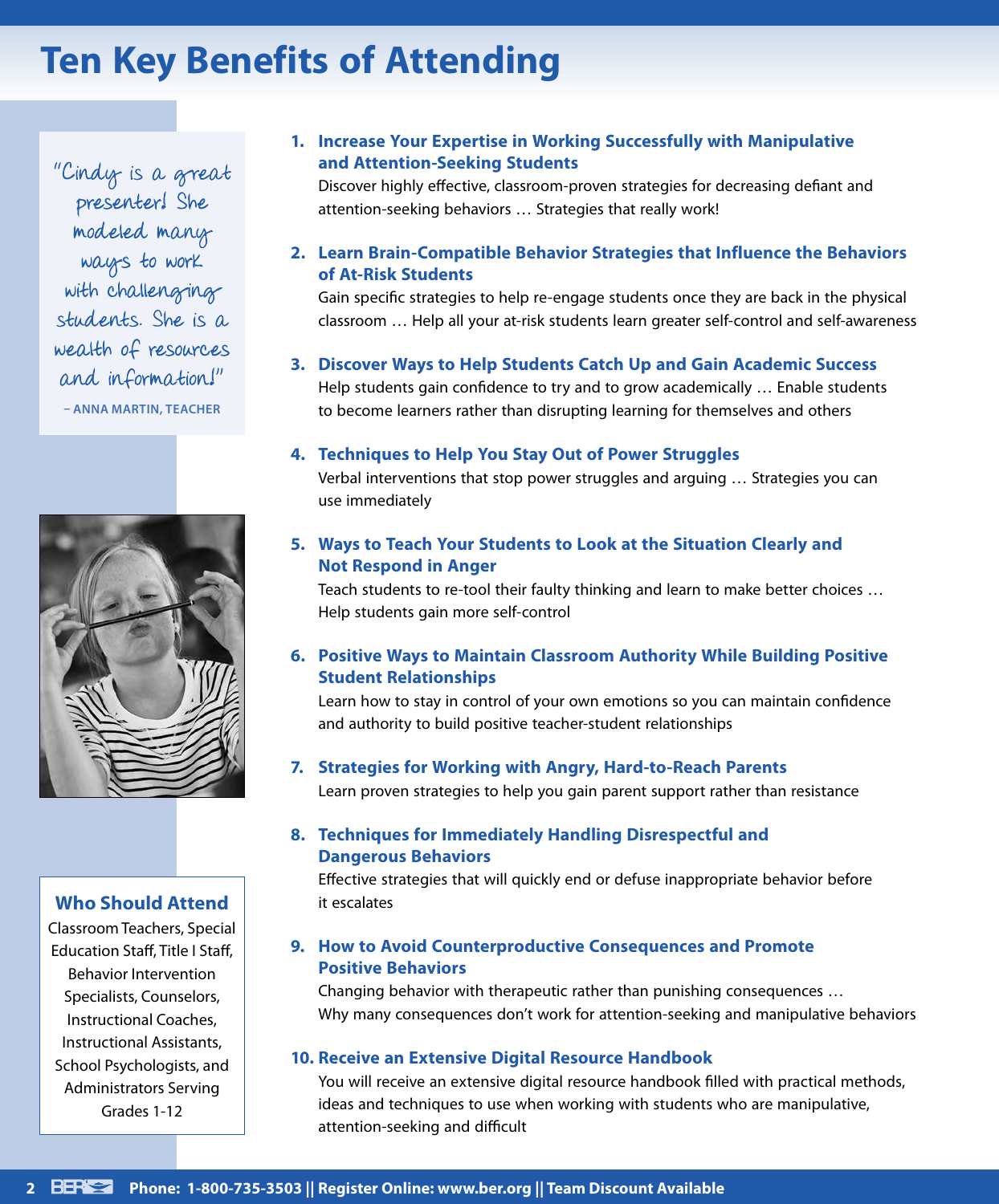## **Outstanding Strategies You Can Use Immediately**

### **What You Will Learn ...**

- **• Discover highly effective, classroom-proven strategies** for decreasing defiant and attention-seeking behaviors
- **•** What motivates manipulative students and **how you can help them get what they need in positive ways**
- **•** Specific techniques to use with **ADHD and students with sensory issues**
- **• Four types of student behaviors** and how to specifically address them
- **• Create a safe and supportive classroom environment** where students can learn and you can teach
- **•** Strategies to help you **be proactive and spend less time addressing difficult behavior**
- **•** Effective ways to **stay emotionally neutral** while working with difficult and defiant students
- **•** Ways to **state directives to improve students' behavior in the classroom**
- **• Practical ideas** for helping your attention-seeking and manipulative students gain motivation and on-task behavior
- **•** Down-to-earth, common-sense methods to **effectively communicate with the most challenging students**
- **•** How to **encourage positive change in students** by facilitating, not punishing
- **•** Ways to **maintain your enthusiasm, energy and focus** on teaching
- **•** How to **teach skills to replace the inappropriate behaviors** that students exhibit
- **•** Ideas to increase success in your classroom and **keep all students engaged in learning**





"Cindy was a great facilitator. She was very engaging, funny and had great knowledge in the subject area. I learned many practical techniques and strategies that  $I$  can use in my classroom tomorrow."

**– KATHERINE PRATT, TEACHER**

### **Practical Ideas and Strategies**

Students with attention-seeking and manipulative behaviors are becoming more and more prevalent in our schools. Because of the pandemic teaching structure, more students seem to be reluctant to re-engage and exhibit school-appropriate behavior. These students are very difficult to reach and even more difficult to teach. They often exhibit severe and disruptive behavior patterns, infringe on others' rights, disrupt the classroom environment, and stop their own learning as well as that of others. This outstanding seminar is designed to offer grades 1-12 educators powerful tools and techniques for changing students' negative behaviors into positive, productive learning behaviors.

**Cindy Jones**, an exceptional educator and presenter, will share classroom-proven ideas, techniques and strategies that she has successfully used with her own students for many years. Her practical ideas and fun, interactive style will keep you excited and entertained as you learn valuable, new strategies. You will leave with many highly effective and game-changing ideas you'll be able to use immediately with your attention-seeking and manipulative students.

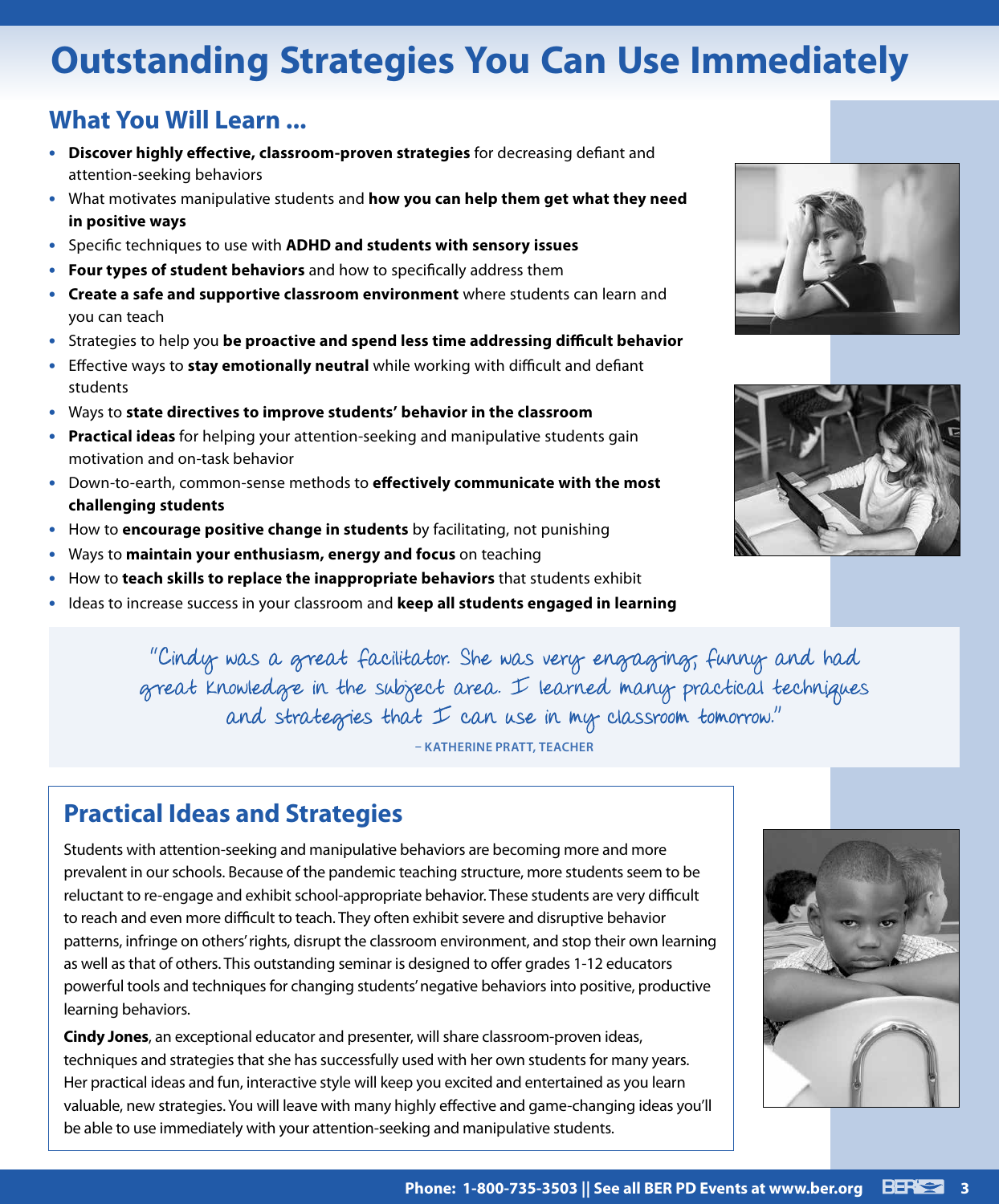## **A Message From Seminar Leader, Cindy Jones**



### **Uniquely Qualified Instructor**

**CINDY JONES** has extensive experience as a teacher of special needs and general education students, a crisis interventionist, a principal of a school for students with behavior and emotional challenges, an at-risk consultant, diagnostician, mentor for new teachers, and behavior specialist. In addition, she is an energetic and passionate national presenter specializing in instructional and behavior strategies and creative approaches to working with students who have attention-seeking and manipulative behaviors that disrupt their own learning, along with other students' learning. Because of her extensive background, she is able to offer dozens of practical and effective strategies that have worked for her and countless educators in both special and general education settings. Her lively, practical seminars feature cutting-edge, research-based information, engaging activities and effective strategies that will work for you.

**You will leave Cindy's seminar with a new bag of tools for working with attention-seeking, manipulative and difficult student behaviors.**

Dear Colleague:

Student behaviors are changing. Many students come to school or show up for online learning hurting, hostile, unmotivated, and uninterested in school. We, as educators, often spend 80% of our time with 20% of the class who are defiant, disrespectful and off-task. I invite you to join me for a highly practical seminar focused on strategies for attention-seeking, manipulative and difficult-to-teach students. During the day, you will discover many new ideas for reaching even your most difficult and defiant students.

Many students act out because it has worked for them in the past. They either do not possess the appropriate skills to make good choices or have been reinforced for making the wrong choices. I have designed this seminar specifically for teachers, counselors, social workers, administrators, and school psychologists dealing with defiant and hard-to-reach students. The skills presented are ones I have gained through my own experience as an educator for over forty years and from interacting with many highly skilled educators. I have seen students who were engaged in constant attention-seeking behaviors to those with severe physical aggression change and grow when the correct intervention skills were applied.

My goal for the day is for you to leave the seminar with many new, practical tools that can help you with addressing student behaviors that threaten to stop our teaching, interfere with our students' learning and steal your joy as an educator. Please join your colleagues and me for an exciting day filled with practical and creative strategies for changing the lives of your students and refilling your teacher toolbox.

Sincerely,

Cindy Jones

Cindy Jones

**P.S. You will leave with dozens of practical ideas and an extensive digital resource handbook to help you implement the strategies in your classroom!**

"Please join your colleagues and me for an exciting day filled with practical and creative strategies for changing the lives of your students and refilling your teacher toolbox."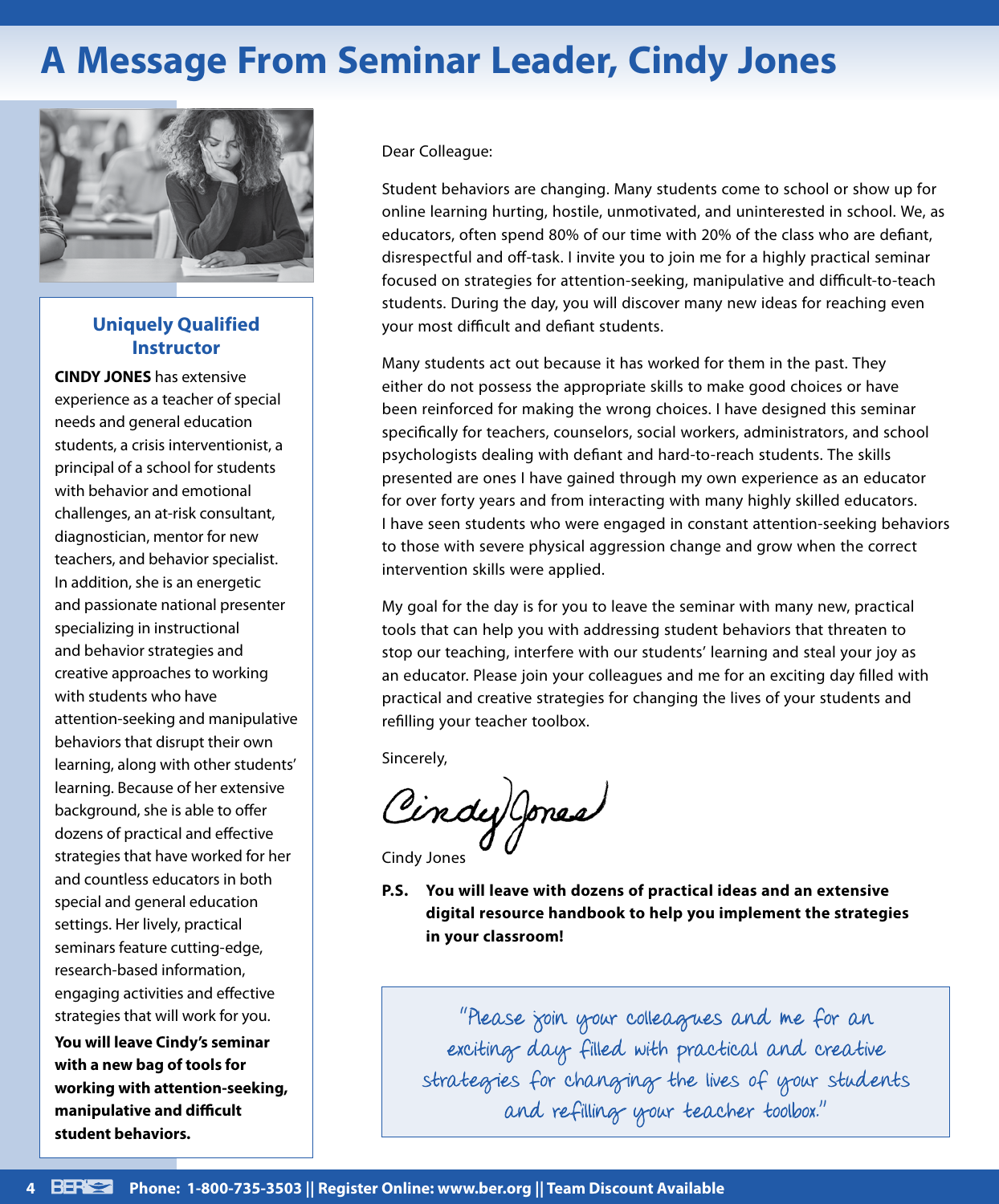## **What Your Colleagues Say About Cindy Jones**

*"Cindy provided helpful, practical information and tips that I can take back to my school and immediately use. Her personal stories and experiences were fascinating and relevant."*

**– Marcy Horne, Principal**

*"Excellent! I learned so much about how to address the needs of my students with behavioral challenges. I will begin using the strategies tomorrow!"*

**– NaShonda Cooke, Special Education Teacher**

*"I am so glad I was able to attend this professional development! Cindy gave practical ideas that I can put to use immediately!" –* **Corinne Grandbois, 4th Grade Teacher**

*"Cindy was AWESOME! I was well engaged and learned so many more cool things to do with my students. Thank you so much for having the passion you have; it really shows that you have the heart for education." –* **Martha Garcia, Paraprofessional**

*"Great seminar! I am so happy that today was filled with practical tips and techniques we can use with our students tomorrow. I have so many more tools in my teacher toolbox!"*

*–* **Suzanne Kettel, Paraeducator**



## **About BER Seminars**

### **Outstanding Instructors**

All programs are led by outstanding, top-rated BER national trainers

### **Extensive Digital Resource Handbook**

You'll receive an extensive digital Resource Handbook full of practical strategies and resources.

#### **Highly Interactive**

You'll be able to ask questions, consult with the instructor, and share ideas with other participants.

#### **Program Guarantee**

As we have for 44 years, we guarantee the high quality of our programs. If you are not satisfied, we'll give you a 100% refund.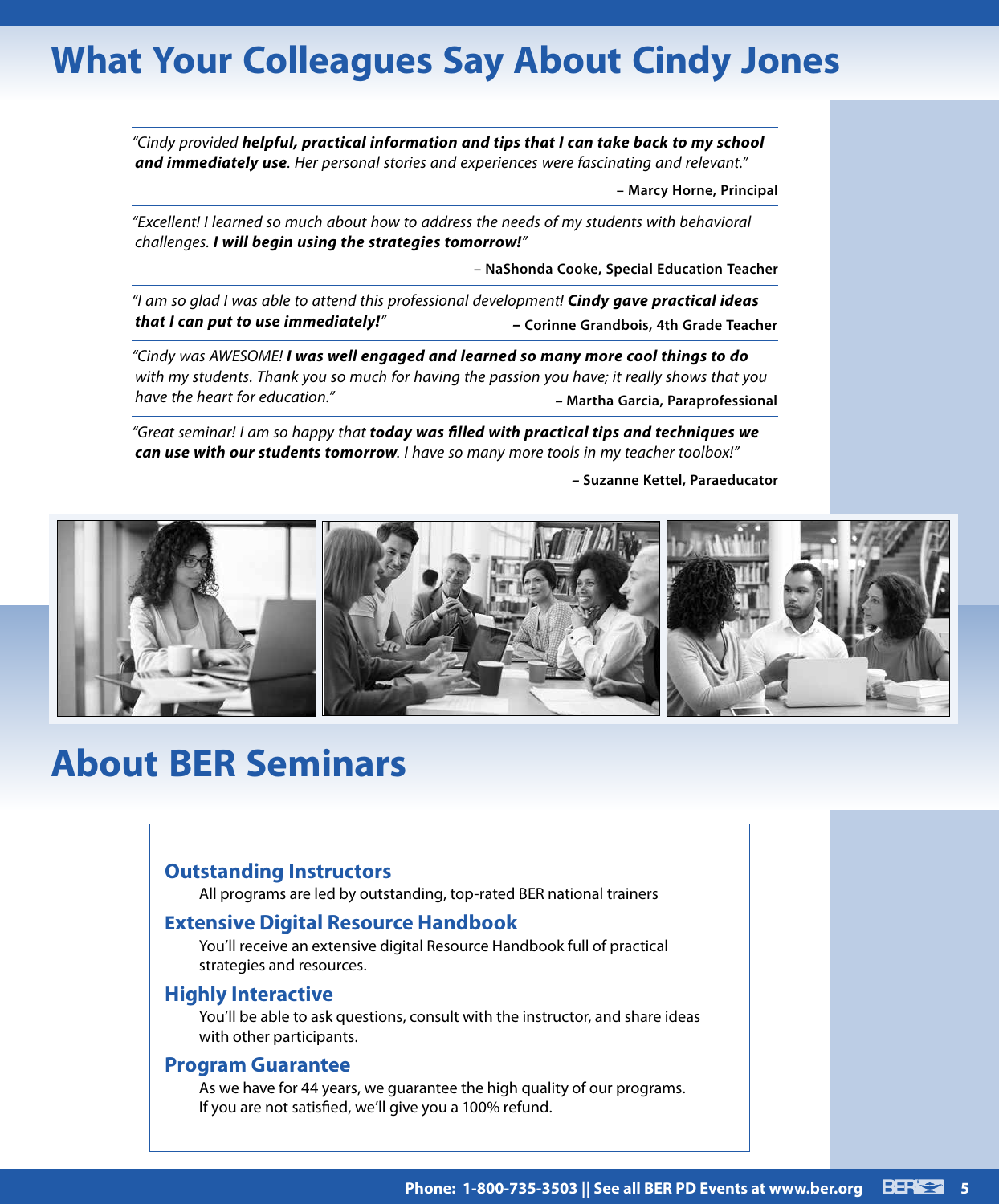## **Special Benefits of Attending**



"I loved the pacing as it helped time fly by. The amount of helpful teaching hacks seemed limitless."

**ANDREW BUCHANAN, SPECIAL EDUCATION TEACHER**

### **On-Site Training**

Most BER seminars can be brought to your school or district in-person or online. See the options at www.ber.org/onsite or call 877-857-8964 to speak to one of our On-Site Training Consultants.

### **Extensive Digital Resource Handbook**

Each participant will receive an extensive digital resource handbook giving you access to countless strategies. The handbook includes:

- The four most common types of difficult student behaviors and effective strategies for working with each
- Teacher-tested verbal interventions that keep teachers in control and out of power struggles
- How to keep students engaged and motivated to achieve rather than to manipulate
- Practical ideas for working with inattentive and hyperactive students
- How to teach students the social skills that they are lacking
- Strategies for working with parents who are angry and uncooperative

### **Consultation Available**

Cindy Jones will be available to answer your specific questions and the unique needs of your own program.

### **Meet Inservice Requirements / Earn State CEUs**

Participants of Live Online Seminars and those completing the Recorded Version online can receive a certificate of participation that may be used to verify five continuing education hours. For details about state CEUs available, visit www.ber.org/ceus

### **Earn One to Four Graduate Semester Credits**



University of Global Anonprofit

Up to four graduate level professional development Massachusetts credits are available with an additional fee and completion of follow-up practicum activities. Details

for direct enrollment with University of Massachusetts Global will be available at this program.

### **Can't Attend?**

### **Other Professional Development Options:**

### **Recorded Version of the Seminar**

A video recorded version of this seminar will be available to take online at your convenience. You'll have access to the entire course and to the extensive digital resource handbook. Optional CEUs and graduate credit available. To enroll, see registration form on page 7.

#### $\mathbf{E}$ **Related On-Demand Online Courses**

Two related On Demand Video-Based Online Learning courses, *Restorative Discipline: Help Students Improve Their Behavior and Strengthen Their Learning,* for Grades K-12, and *Practical Strategies for Improving the Behavior of Attention-Seeking, Manipulative and Challenging Students*, for Grades 1-12, are available for immediate registration. To enroll, visit www.ber.org/online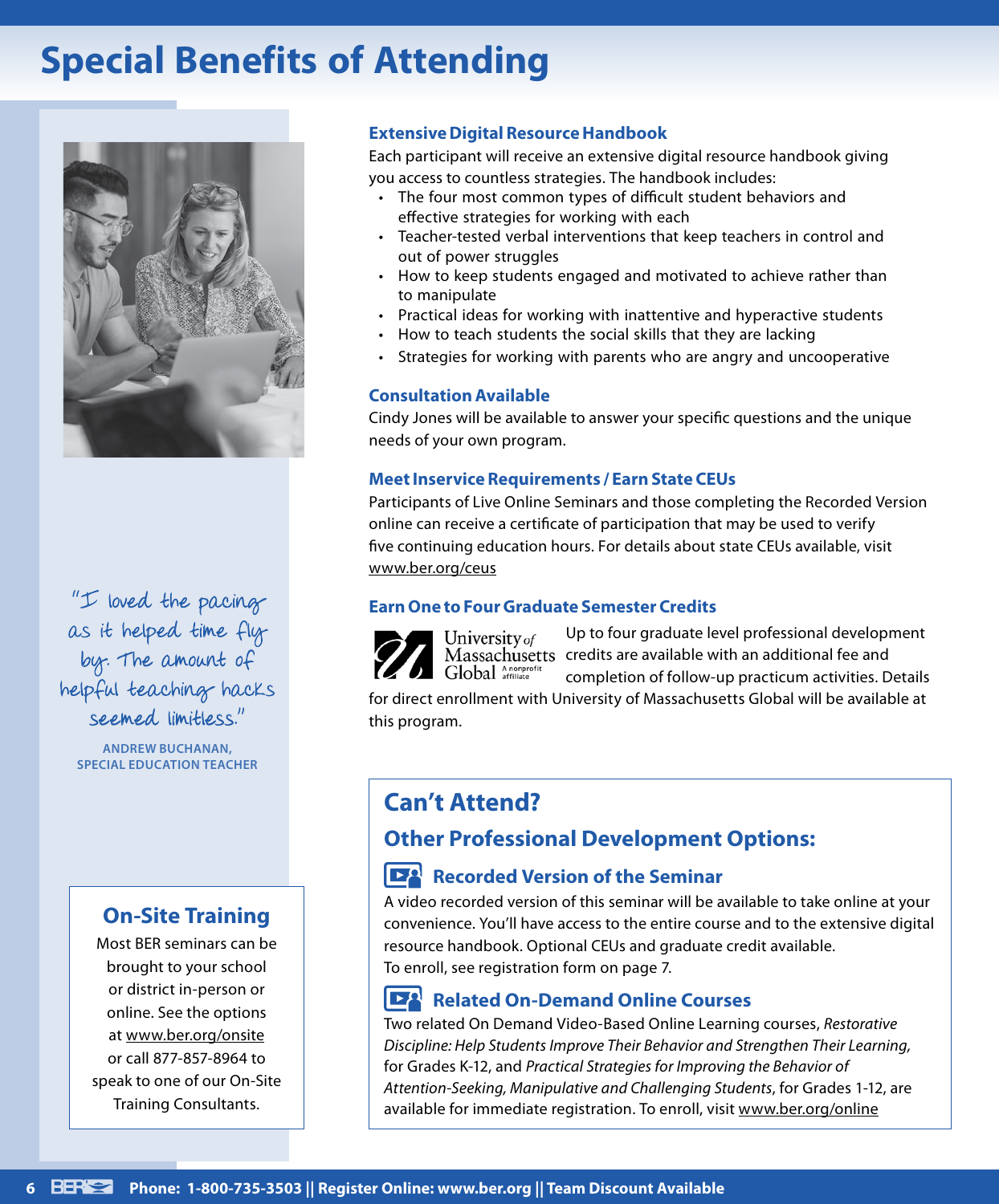### Practical Strategies for Improving the Behavior of Attention-Seeking, Manipulative and Challenging Students

| <b>Registration (DCJ2M1)</b>                                                                                                                   | <b>FIVE EASY WAYS TO REGISTER:</b>                                                                                                                                                                                         |
|------------------------------------------------------------------------------------------------------------------------------------------------|----------------------------------------------------------------------------------------------------------------------------------------------------------------------------------------------------------------------------|
| 1. Live Online: June 30, 2022 (Start time: 9 AM Eastern)                                                                                       | <b>REGISTER ONLINE at: www.ber.org</b>                                                                                                                                                                                     |
| 2. Live Online: July 7, 2022 (Start time: 9 AM Central)<br>□                                                                                   | <b>EMAIL this form to: register@ber.org</b>                                                                                                                                                                                |
| $-$ or $-$<br>3. I'd like to order the recorded version of this seminar<br>□                                                                   | PHONE toll-free: 1-800-735-3503                                                                                                                                                                                            |
| <b>FIRST NAME</b><br>M.I.<br><b>LAST NAME</b>                                                                                                  | (Weekdays 5:30 am - 4:00 pm Pacific Time)                                                                                                                                                                                  |
|                                                                                                                                                | <b>FAX this form to: 1-425-453-1134</b>                                                                                                                                                                                    |
| POSITION, SUBJECT TAUGHT<br><b>GRADE LEVEL</b>                                                                                                 | MAIL this form to: Bureau of Education & Research<br>915 118th Avenue SE . PO Box 96068<br>Bellevue, WA 98009-9668                                                                                                         |
| SEMINAR LOCATION NUMBER: _______________ (Please see list above)                                                                               | <b>Program Hours</b>                                                                                                                                                                                                       |
| List additional registrants on a copy of this form                                                                                             | All Live Online Seminars are scheduled 9:00 a.m. - 3:30 p.m. in the time zone                                                                                                                                              |
| <b>SCHOOL NAME</b>                                                                                                                             | indicated. Check in 15 minutes prior. Registrants will be sent login information<br>by email four days before their Live Online Seminar. The fee is the same for Live<br><b>Online Seminars or Recorded Seminars.</b>      |
| SCHOOL MAILING ADDRESS                                                                                                                         |                                                                                                                                                                                                                            |
|                                                                                                                                                | <b>Fee</b>                                                                                                                                                                                                                 |
| <b>CITY &amp; STATE</b><br>ZIP CODE                                                                                                            | The registration fee is \$279 per person, \$259 per person for groups of<br>three or more registering at the same time. Call us at 1-800-735-3503<br>for groups of ten or more. Payment is due prior to the program.       |
| <b>SCHOOL PHONE NUMBER</b><br>HOME PHONE NUMBER                                                                                                | Fee includes seminar registration, a certificate of participation and an                                                                                                                                                   |
| $\lambda$<br>$\lambda$                                                                                                                         | extensive digital resource handbook.                                                                                                                                                                                       |
| Registration confirmations and login details are sent via e-mail                                                                               | <b>Cancellation/Substitutions</b>                                                                                                                                                                                          |
| E-MAIL ADDRESS (REQUIRED FOR EACH REGISTRANT)                                                                                                  | 100% of your paid registration fee will be refunded if you can't attend<br>and notify us at least 10 days before the seminar. Late cancellations<br>made prior to the event date will be refunded less a \$15 service fee. |
| <b>HOME MAILING ADDRESS</b>                                                                                                                    | Substitutions may be made at any time without charge.                                                                                                                                                                      |
| <b>CITY &amp; STATE</b><br>ZIP CODE                                                                                                            |                                                                                                                                                                                                                            |
|                                                                                                                                                | <b>Program Guarantee</b><br>We stand behind the high quality of our programs by providing the                                                                                                                              |
|                                                                                                                                                | following unconditional guarantee: If you are not satisfied with this                                                                                                                                                      |
| <b>IMPORTANT - PRIORITY ID CODE: EDCJ2M1</b>                                                                                                   | program, we'll give you a 100% refund of your registration fee.                                                                                                                                                            |
| <b>METHOD OF PAYMENT - Team Discount Available</b><br>The registration fee is \$279 per person,                                                |                                                                                                                                                                                                                            |
| for teams of three or more registering at the same time, the fee is \$259<br>per person. Payment is due prior to the program. No cash, please. |                                                                                                                                                                                                                            |
| $\Box$ A check (payable to <b>Bureau of Education &amp; Research</b> ) is attached                                                             |                                                                                                                                                                                                                            |
| $\Box$ A purchase order is attached, P.O. #<br>(Be sure to include priority ID code on the P.O.)                                               |                                                                                                                                                                                                                            |
| $\Box$ Charge my:<br>□ MasterCard<br>$\Box$ VISA<br>$\Box$ Discover                                                                            |                                                                                                                                                                                                                            |
|                                                                                                                                                |                                                                                                                                                                                                                            |
| MO/YR                                                                                                                                          |                                                                                                                                                                                                                            |
| (Found on back of card)                                                                                                                        |                                                                                                                                                                                                                            |
|                                                                                                                                                |                                                                                                                                                                                                                            |

Please print name as it appears on card

DCJ2M1 © 2022 Bureau of Education & Research. All rights reserved.